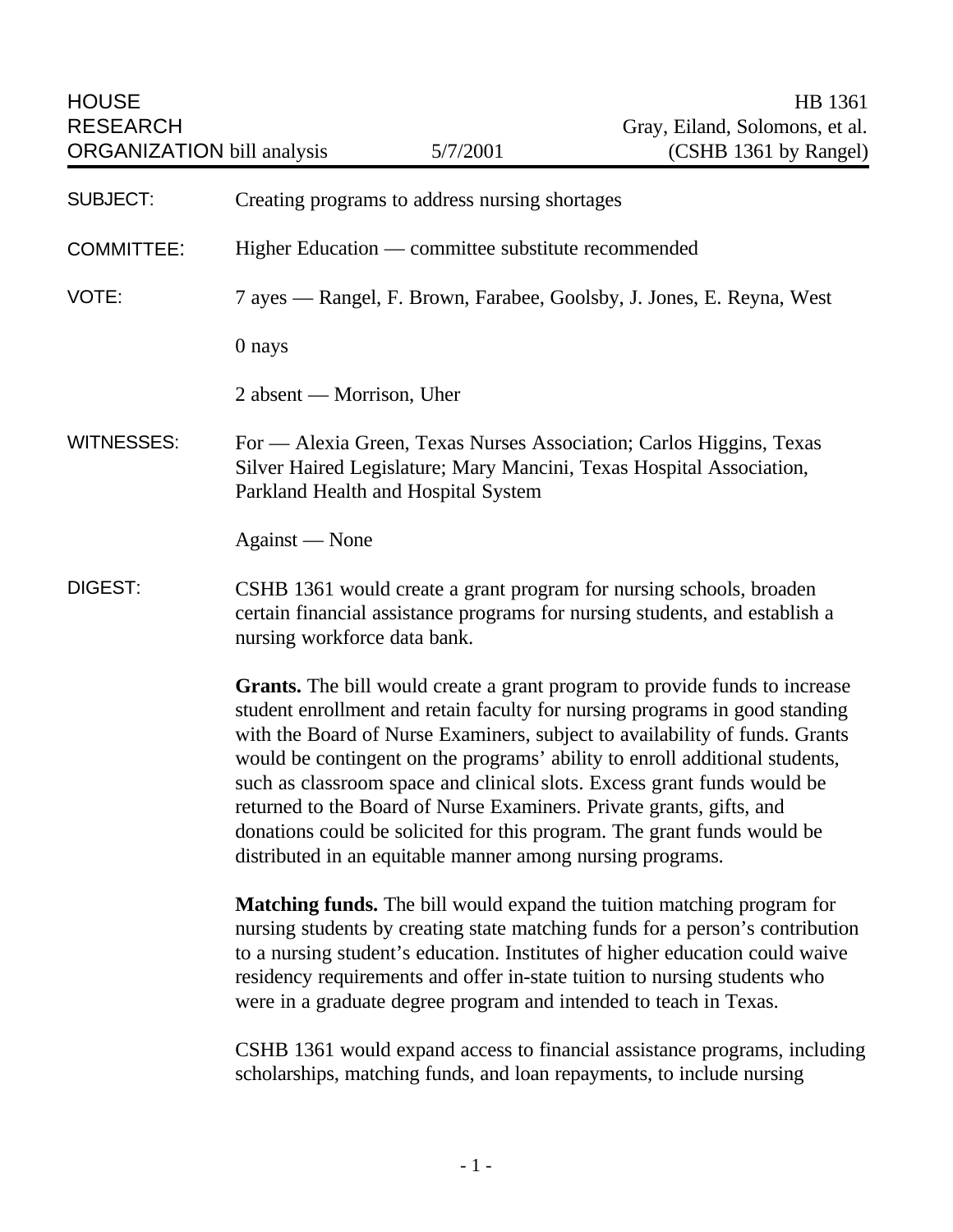## HB 1361 House Research Organization page 2

program faculty with graduate degrees and other categories of people that the board saw fit to include. Criteria for financial assistance would be amended to include scholastic performance, type of degree, the geographic area the person was likely to practice, intent to seek employment on a nursing school faculty, or any additional factors. The board would have the authority to structure scholarships in a way that would secure federal matching funds. No more than 10 percent of the funds appropriated could be used for administrative purposes.

**Nursing workforce data bank.** This bill would create a nursing workforce data bank to collect and analyze data on nurses and other nursing personnel, subject to availability of funds. Demographics, area of practice, and migration information would be used to create a supply and demand model of nurses in the state for forecasting. The data bank would publish reports on employment trends in nursing, but the data would be confidential.

An executive committee would oversee the data bank, which could be contracted to a public or private entity. One half of the members of the executive committee would have to represent the commercial practice of nursing, while one third would have to represent the public. Other members could represent researchers, consumers, or others. Members would serve two-year staggered terms and would receive a per diem, but could not receive reimbursement for travel expenses other than for transportation. The Board of Nurse Examiners would appoint the initial half of the executive committee to a term expiring February 1, 2003, and the second half to a term expiring in 2005.

Activities would have to be coordinated among the Texas Higher Education Coordinating Board, the statewide health coordinating council, the Texas Workforce Commission, and other public entities to minimize duplication of effort and promote sharing of data.

The bill would take effect September 1, 2001.

SUPPORTERS SAY: CSHB 1361 would help address the nursing shortage facing the state. Texas hospitals report difficulty recruiting nurses. The average age of nurses in the state is over 40, which indicates that a large number of nurses are likely to retire over the next two decades. With steady declines in nursing school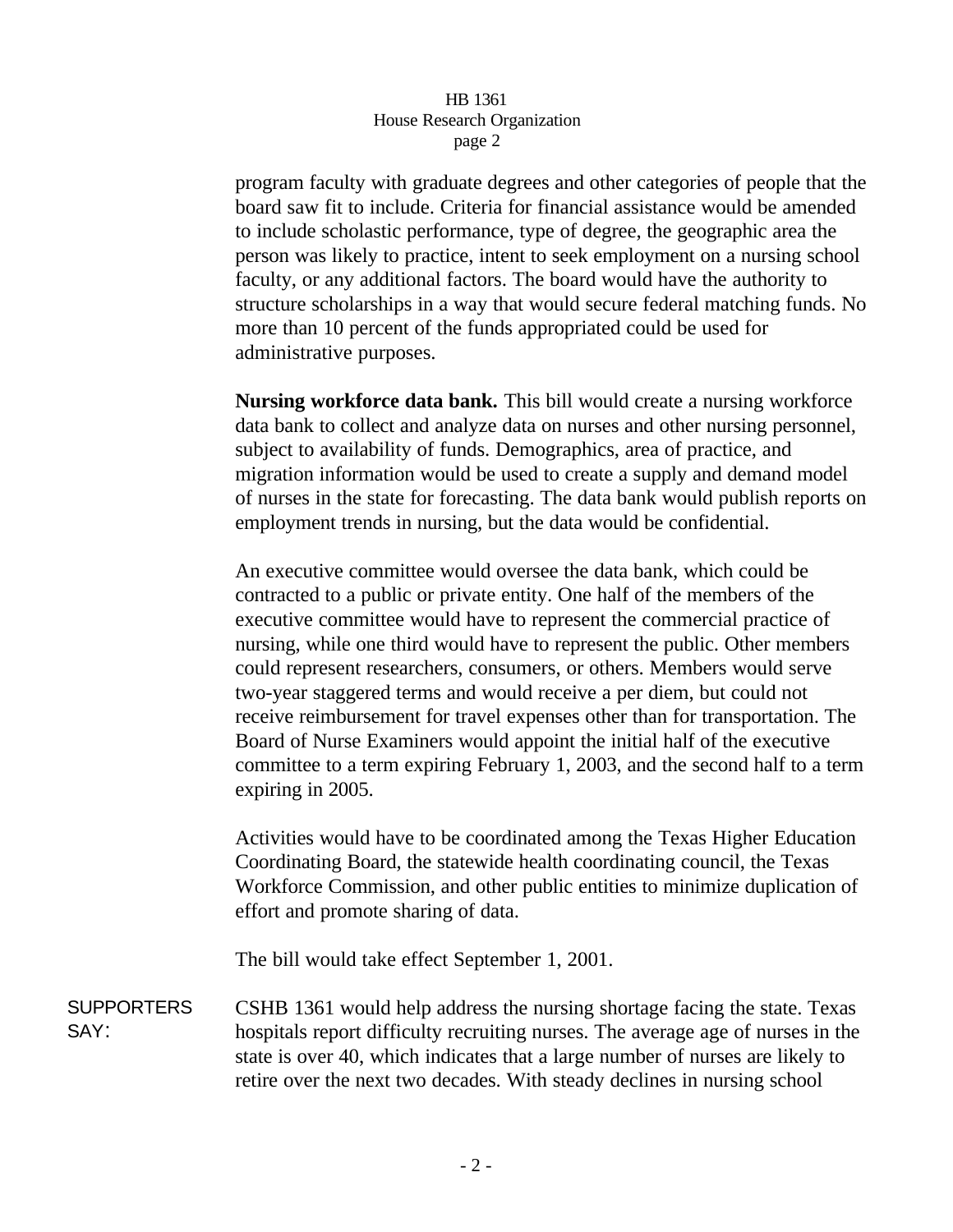## HB 1361 House Research Organization page 3

enrollment, Texas faces a nursing shortage today and a nursing crisis tomorrow.

Education assistance is the best way to encourage more people to enter the nursing profession and teach nursing. Nursing school enrollment has declined, in part, because of too few faculty. This bill would encourage individuals to teach by extending to them some of the financial assistance the state makes accessible to nursing students who intend to practice nursing. It also would encourage enrollment in nursing programs by giving the educational programs the money they need to recruit students.

The nurse work force data bank would give Texas the information it needs to make long-term policy decisions about nursing and health care across the state. The information that has been collected about nursing in Texas does not allow the state accurately to predict what the nursing work force will look like in the future. A data bank and work force analysis would ensure that the state's policy decisions were tracked and would predict what needs to be done to ensure that the state has enough trained nurses.

**OPPONENTS** SAY: The state already gives nursing, allied health, and other health-related programs funding through a permanent trust fund. The House-passed version of SB 1, the fiscal 2002-03 general appropriations bill, would appropriate \$4 million in tobacco funds for these health professions in fiscal 2002-03. Further, the House has used dramatic growth funds to provide additional funding. Dramatic growth funds means that nursing-specific growth is calculated and funded before institution-wide growth. This formula was applied to community colleges in 1999 and extended to four-year universities this session. The nursing shortage is already being addressed through various funding mechanisms, and this bill should not create a vehicle for more funds for nursing.

**OTHER OPPONENTS** SAY: CSHB 1361 would have little impact on the state's nursing shortage. Nurses are not compensated enough for the demanding work that they do. Hospitals have high vacancy rates because they do not provide financial incentive for nurses to stay.